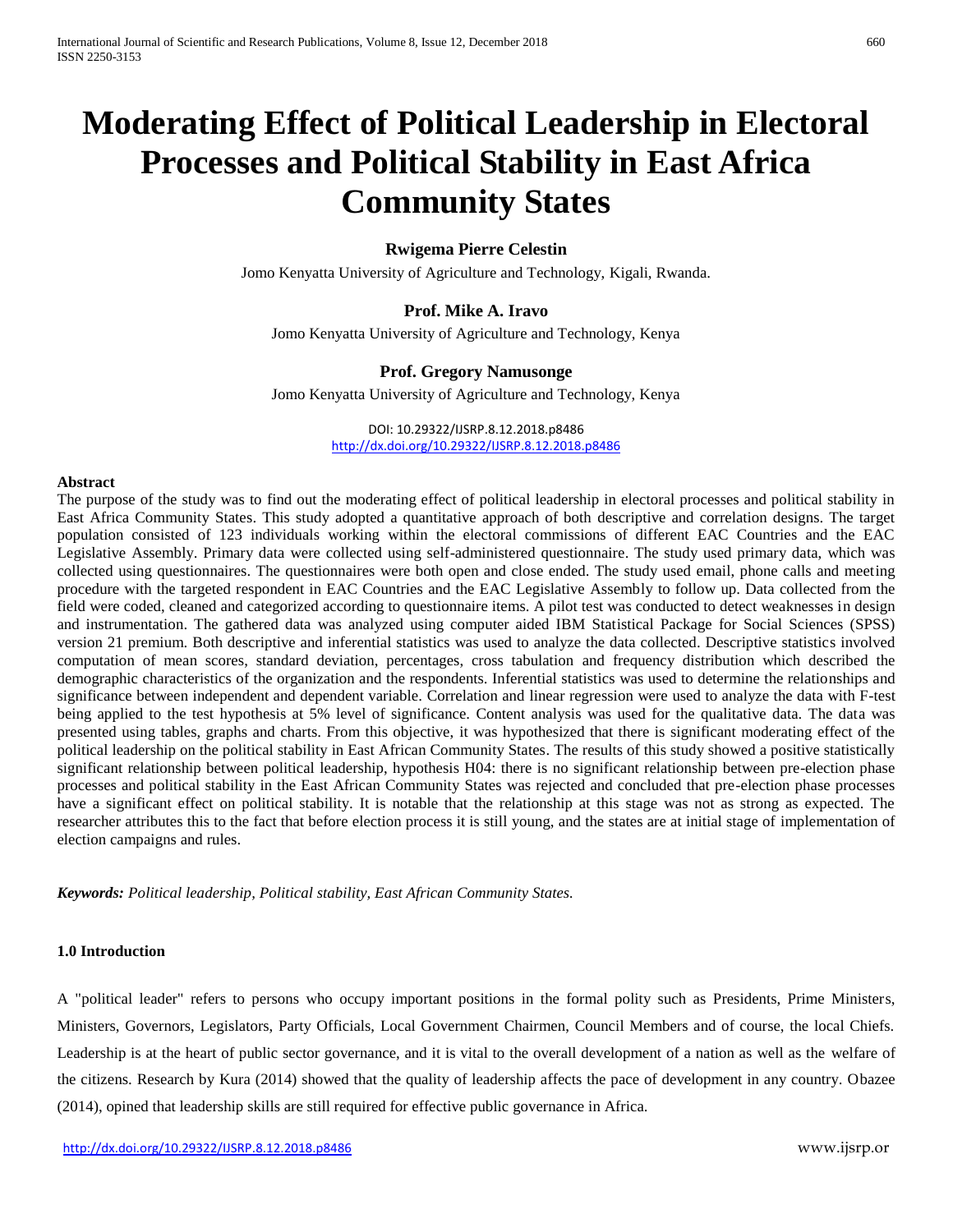Ngowi (2009) studied the effect of political leadership on economic development in Tanzania and concluded that leadership is the defining factor that shaped the nature and path of economic development in that country. Poor leadership, and the endemic bureaucratic corruption that has characterized public sector governance since independence in 1960, have been blamed for the slow pace of development in key sectors of Africa's economy, especially in the infrastructure sector (Ogbeide,2012).

According to USAID & UKAID (2015). there are some basic principles indicators that can be used to determine political leadership and its effect on democracy in general and electoral systems in particular which are essential: Among them include the following:

All citizens should be given a chance by the leadership have an equal and effective opportunity to make their views known to other citizens; the leadership should give **c**itizens exclusive opportunity to decide how and what matters are placed on the agenda. Policies have to be open to change. These are fulfilled as long as freedom of speech, freedom of association and freedom of press is guaranteed; Every citizen must have an equal and effective opportunity to vote and all votes must be counted as equal (one person one vote); Each member must have equal and effective opportunities for learning about the relevant alternative policies or the policies candidates stand for and their likely consequence; All adult permanent residents should have the full rights of citizens which are defined in the first four criteria. (a) All adults should have the right to vote and the right to stand as candidates; (b) Transparency ensures that the overall electoral process remains open and accessible to external monitoring to guarantee free and fair elections; (c) Elected parties and political leaders should remain accountable and be responsive to the voters. This works in two ways. Governments and presidents should be constantly accountable to the parliament and at election times to the electorate. This means that an electoral system should make sure that bad performing politicians and parties can get voted out and replaced by other parties and politicians.

Leadership is at the heart of public sector governance and political stability and is vital to the overall development of a nation as well as the welfare of the citizens.

Government exists to serve the needs of the public, and good governance exists to ensure that those needs are served efficiently, effectively, and fairly, (Deloitte Global Series, 2012). This means that governance has a lot to do with how authority is exercised in institutions and the traditions of government, which includes the process of bringing government into being and holding it accountable for socio-economic outcomes (Davis, 2011). Good leaders ensure effective public governance which helps to strengthen democracy, promote economic prosperity and social cohesion, and reduce poverty (United Nations, 2009). Good governance must be perceived to solve social problems.

Political stability as determined by specific indicators refers to a qualitative assessment of the political ability in a country to support the needs of its people (Bratton, 2010). Political stability is derived from five sub-indicators, measuring the likelihood of social unrest, the strength of constitutional mechanisms, accountability, international disputes and the likelihood of an antagonistic opposition. Political stability is one of the twenty-two (22) indicators of peace measured by the Global Peace Index. It is an "internal" indicator of peace, meaning it measures peace within a country. Political instability in the governments creates uncertainty for business and investors which may in turn reduce investment and the speed of economic development, poor economic performance and eventual government collapse and political unrest. We find that political instability tends to be persistent, in that the occurrence of frequent government collapses increases the probability of additional collapses.

<http://dx.doi.org/10.29322/IJSRP.8.12.2018.p8486> www.ijsrp.or Political stability is linked to the electoral process as it determines the issues of public accountability and transparency in government procedures, rule of law, and public-sector management are emphasized. This is the restricted view of governance adopted by the (Kapur, 2009). Political instability can be caused by many factors, including conflict between rival political parties, insufficient internal resources and the proximity to other nations in conflict. Political instability may occur when there is a sudden change that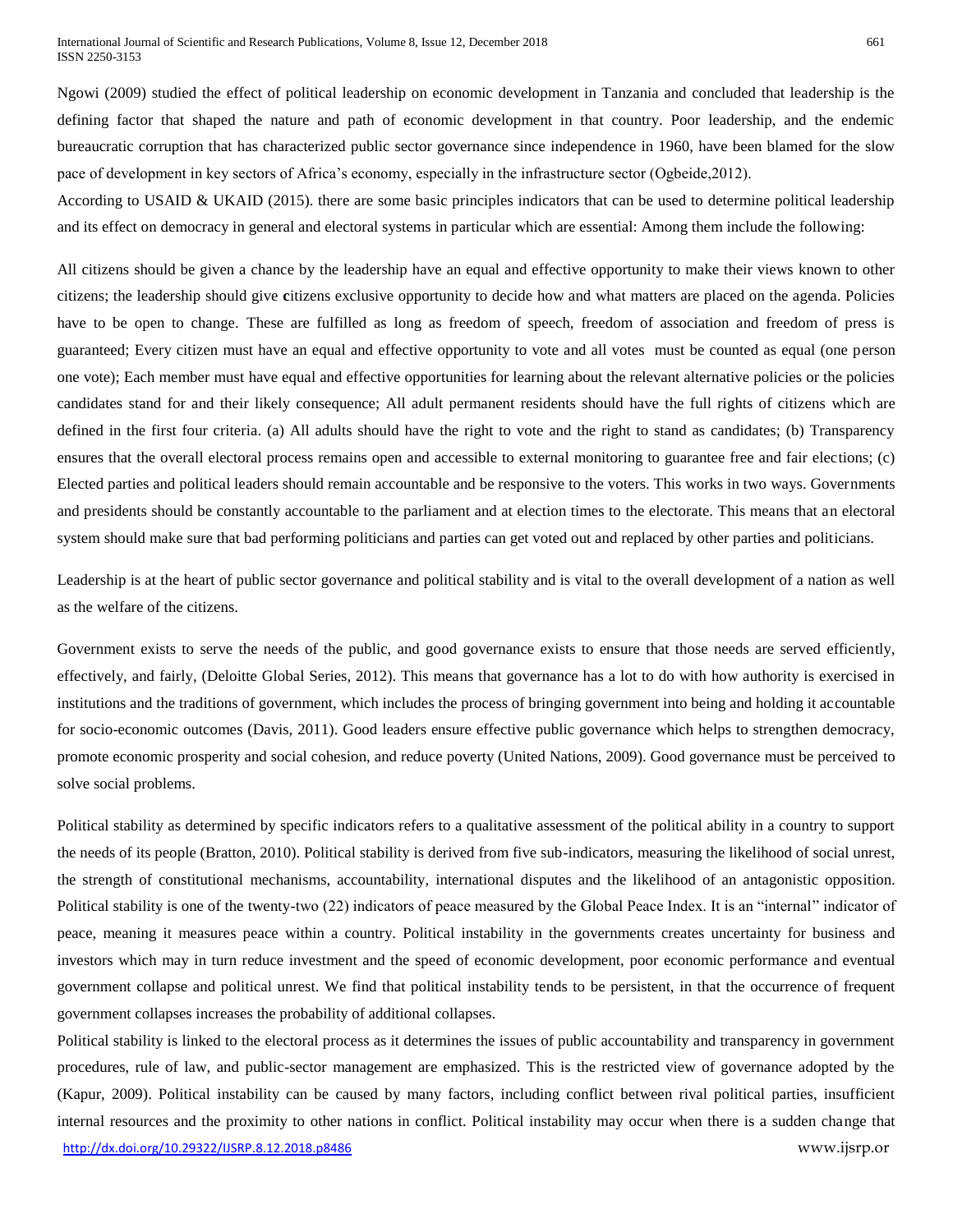leaves citizens in doubt about their nation's situation and may even lead to general revolt or sporadic mass demonstrations. This means that a country's leadership can be responsible for political instability when they hold onto power for too long amidst opposition or enact controversial legislation. Political instability can also be caused by conflict between two or more ethnic groups within a nation or Community. Some of the documented indicators for political stability as defined by Olorunmola (2016) include the following: The practice of and respect for rule of law and the rights and freedoms of the citizens, low levels of corruption and efficient management of public fund, free and fair elections in the country, low unemployment and a generalized low poverty levels, suppression of opposition parties by the ruling government. When members of the opposition parties are deliberately targeted and prosecuted for no apparent reason, Transparency, respect and tolerance for the views and opinions of others; ethnic prejudices have over the years and clear electoral processes that are adhered to and respected by all consistently.

#### **1.2 Statement of the Problem**

Globally, electoral process is an important role in shaping the political stability in any given country. Violating the stipulated code of conduct of the electoral process is dangerous to both the economy and the political stability of a country. This is potential in situations where polls are subject to manipulation or conducted by a biased source hence distortion of poll results. It is well recognized under international law that any limitation placed on freedom of expression must remain within strictly-defined parameters.

For example this is evidenced by the 2007 post-election violence in Kenya that left more than 1,500 Kenyans killed, 1,133 casualties, over 350,000 internally displaced persons, approximately 2,000 refugees, destruction of 117,216 private property and 491 government owned property, around 42,000 houses and many businesses looted and destroyed, gang rapes, and destruction of the railway line (Kioko, 2010) .The lessons learnt however did not live long to help Kenya organize free and fair elections in the 2017 presidential elections.

The situation in Burundi has progressively deteriorated since 25 April 2015. According to the armed conflict location and event data set country report on Burundi crisis (2016), the Burundi political conflict reported fatality count of 1,155 between 26 April 2015 and 25 April 2016. At least 690 of the reported dead (or approximately 60%) are civilians. More than 260,000 people have reportedly fled outside Burundi and thousands have disappeared without trace: approximately 137,000 Burundian refugees have crossed into Tanzania, 77,000 into Rwanda, 23,000 into Uganda, and 22,000 into the Democratic Republic of Congo (DRC) (UNHCR, 29 April 2016).

According to the Commonwealth Observer Group report on Uganda Presidential and Parliamentary Elections in 2011 and 2016 respectively a number of irregularities in the electoral processes have consistently been noted and they include; lack of a level playing field; abuse of incumbency , the 'commercialization of politics' ,the lack of campaign finance regulations; the lack of a Political Parties Code of Conduct; issues with regard to the lack of independence of the Electoral Commission and its poor management of the process.

Quantitative cross-national research on the principal manifestations of political instability coups and civil wars has consistently shown that economic conditions are the best predictors in Africa and other developing regions, (Fearon & Laitin, 2013), (Miguel et al ,2014) and (McGowan, 2014). Although these empirical analyses acknowledge that the weakness of political institutions contribute to the region's volatility, they do not explicitly bring out the factors related to electioneering and leadership positions as possible contributors and the chief strategy used by most African leaders to buy off rivals and reward their followers.

This is attributable to difficulties in operationalization and measurement of indicators of the electoral processes and leadership. From the review it is also worth noting that a few studies have determined the electoral processes.

#### **1.3 Objectives and Hypotheses of Study**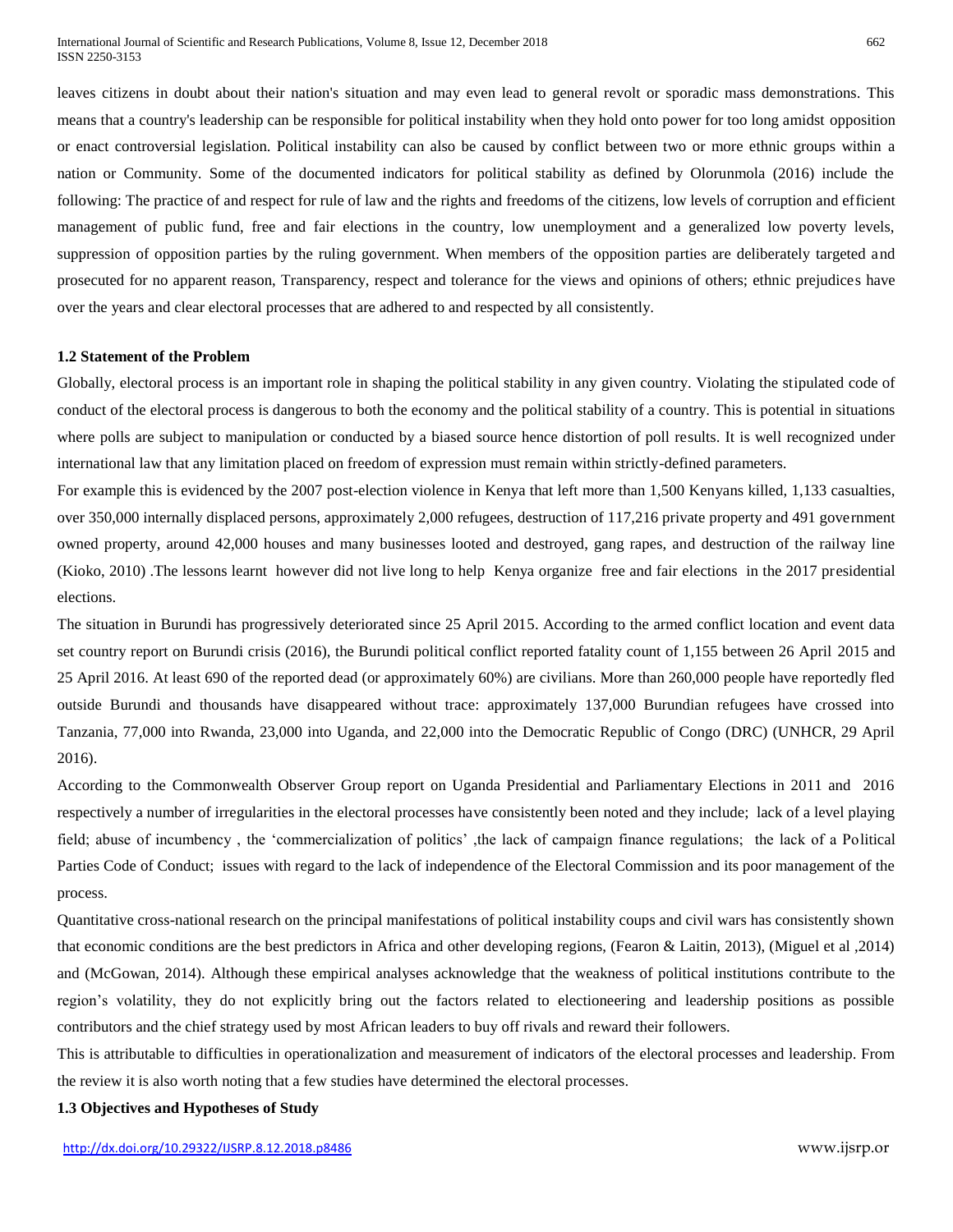International Journal of Scientific and Research Publications, Volume 8, Issue 12, December 2018 663 ISSN 2250-3153

The general objective of the study was to examine the role of political leadership in electoral process and political stability in the East African Community States. Specifically, the study sought to find out the moderating effect of political leadership in electoral processes and political stability in East Africa Community States. In order to address the above objectives, the following null hypotheses were tested.

**Ho1:** There is no significant moderating effect of the political leadership on the political stability in East African Community States. **H1:** There is significant moderating effect of the political leadership on the political stability in East African Community States.

# **2.1 Conceptual Framework**

This study was guided by the relationship between the variables as shown in the conceptual framework (Figure 1).

# **Independent Variable Dependent Variable**

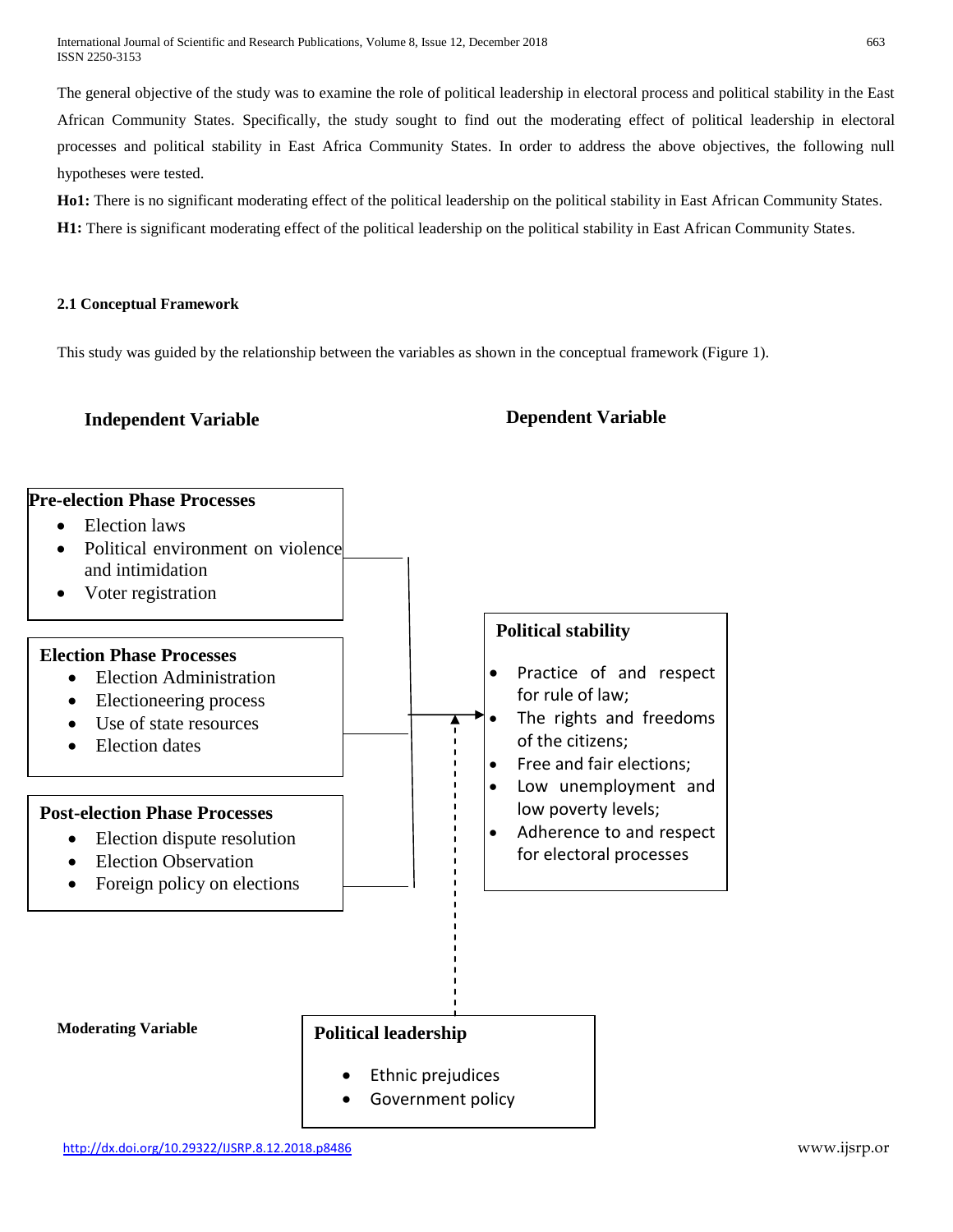International Journal of Scientific and Research Publications, Volume 8, Issue 12, December 2018 664 ISSN 2250-3153

#### **2.6 Research Gap**

The need to enhance democratic participation has been recognized and efforts are currently being sought to incorporate extensive consultation and participation by the widest possible range of consultations that involve politicians, the private sector and civil society (Birch, 2010). The literature review present conflicting findings in electoral processes research and political leadership research. Although policy makers, journalists, and scholars readily employ the concept of patronage in explaining leadership and political outcomes in Africa, relatively little is known about the extent to which the distribution of political power systematically affects political stability. Rather than assert that African leaders are merely venal or myopic in their deployment of resources, the empirical regularities surrounding the use of patronage as an instrument for managing political relations need to be explained from the electoral processes perspective. Quantitative cross-national research on the principal manifestations of political instability coups and civil wars has consistently shown that economic conditions are the best predictors in Africa and other developing regions, (Fearon & Laitin, 2013), (Miguel et al ,2014) and (McGowan, 2014). Although these empirical analyses acknowledge that the weakness of political institutions contribute to the region's volatility, they do not explicitly bring out the factors related to electioneering and leadership positions as possible contributors and the chief strategy used by most African leaders to buy off rivals and reward their followers.

This is attributable to difficulties in operationalization and measurement of indicators of the electoral processes and leadership. From the review it is also worth noting that a few studies have determined the electoral processes. Ironies such as those were identified by Mukandala and Killian (2014) who pointed out that citizens' participation may result in the "consolidation of nation states" as well as an increase in territorial nationalist demagogy about the need for "non-interference in each other's internal affairs; respect for each and sovereignty issues may be working against all the efforts made towards the integration process. This is because they may work towards 'consolidating' the status quo; thus, promoting a situation that may be the opposite of the ultimate goal of EAC regional political and economic cooperation, which are political federation and political union. Lwaitama (2012) concludes on the extent to which a lot is still required to encourage full participation of all the stakeholders in the EAC integration. One important observation in the harmonization process is the fact that the national constitutions of the different EAC countries do not make much reference to the EAC integration. Similarly, the election manifestoes of political parties hardly addressed the EAC integration in any great detail, if at all. This and other related areas of elections and electoral processes need to be relooked into if the harmonization process is to succeed.

This research sought to bridge the gaps identified above upon reviewing previous scholarly contributions. The study covered objectives that range from determination of the relationship between the pre-election phase processes and political stability in the East Africa Community States; The assessment of the relationship between election phase processes and political stability in the East Africa Community States; the evaluation of the relationship between post-election phase processes and political stability in the East Africa Community States and assessment of the moderating role of political leadership in electoral processes and political stability in East Africa Community States.

#### **3.0 Research methodology**

A sample size of 94 respondents was determined using Slovin's formula (1967)

$$
n = \frac{N}{1 + N\left(e\right)^2}
$$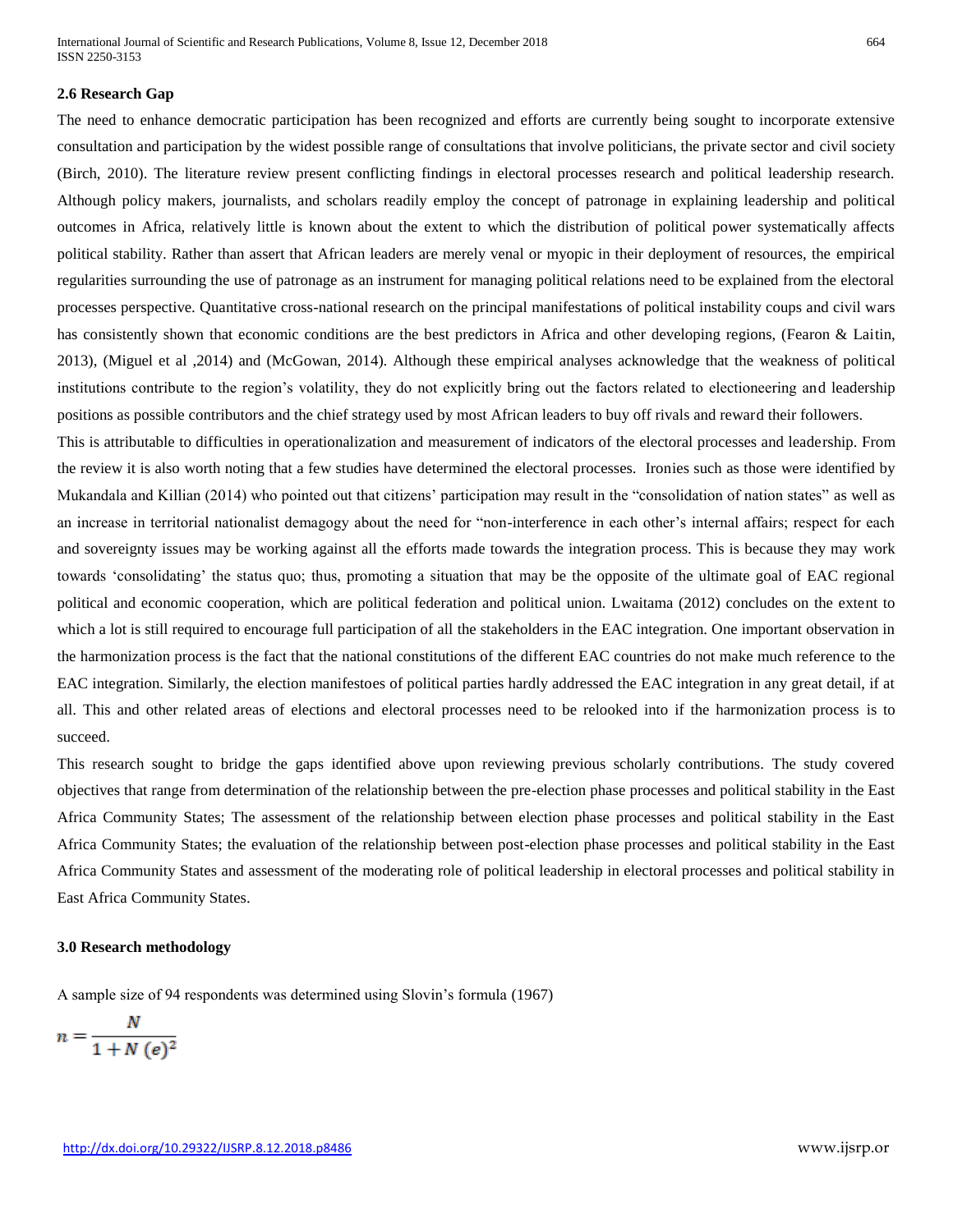$$
n = \frac{123 \dots 123 \dots 123}{1+123 (0.05)^2}
$$

Questionnaires were the main tools for collecting the primary data since the study were concerned with variables that cannot be directly observed such as views, opinions, perceptions and feelings of the respondents which are best collected by this technique (Touliatos & Compton, 2013). Questionnaires provide a high degree of data standardization and adoption of generalized information amongst any population (Schutt, 2015). He further explains that questionnaires are useful in a descriptive survey study where there is need to get information from people quickly and easily in a non-threatening way. The study expected to produce both quantitative and qualitative data. Therefore, both descriptive and inferential statistics were used to analyze the data. Once the questionnaires were received, they were coded and edited for completeness and consistency. The data obtained was cleared and coded then SPSS was used for data analysis using quantitative data analysis as well as qualitative data analysis. The study collected and analyze primary data which was keyed into an excel table, before subjected to meaningful analysis through SPSS Version 21. The process involved the identification and correcting of errors in the data (data cleaning), coding the data and storing it in excel form. Data was coded and analyzed simultaneously using content analysis method. A list of key categories and themes for each variable were generated and this helped to guide the nature of integration needed for the qualitative data processed.

The hypothesis testing was done at 5% level of significance and SPSS was used for this purpose. The data was then presented using frequency distribution tables, bar charts, and pie charts for easier understanding. Regression model was tested on how well it fitted the data. The significance of each independent variable was also tested. Fischer distribution test called F-test was applied; which refers to the ratio between the model mean square divided by the error mean square. F-test was used to test the significance of the overall model at a 95 percent confidence level. The study tested the individual linear regression models for each hypothesis of the form,  $Y=\alpha+\beta Xi+\mu$ 

Multiple regression models attempt to determine whether a group of variables together predict a given dependent variable (Oso  $\&$ Onen, 2011). A multiple regression model separates each individual variable from the rest allowing each to have its own coefficient describing its relationship to the dependent variable. This model was therefore adopted because the study had more than one variable. A multiple linear regression model was used to test the significance of the influence of the independent variables on the dependent variable. The multiple linear regression model was as laid below:

 $Y = \alpha + \beta 1X1 + \beta 2X2 + \beta 3X3 + M + \mu$ 

Where:

 $Y =$  Political stability (dependent variable)

 $\alpha$  = Constant  $\beta$ 1...  $\beta$ 3 = Coefficients of independent variables

 $X_1$ ....  $X_4$  Values of the various independent (covariates) variables

 $X_1$  = Pre-election phase

- $X_2$  = Election phase
- $X_3$  = Post-election phase
- $M =$  Political stability

 $\mu$  = Error term which is assumed to be normally distributed with mean zero and constant variance.

<http://dx.doi.org/10.29322/IJSRP.8.12.2018.p8486> www.ijsrp.or Analysis of Variance (ANOVA) was also done to establish whether the whole model was a significant fit of the data and therefore formed the tests of significance. ANOVA is a data analysis procedure that is used to determine whether there are significant differences between two or more groups of samples at a selected probability level (Mugenda & Mugenda, 2012). The data was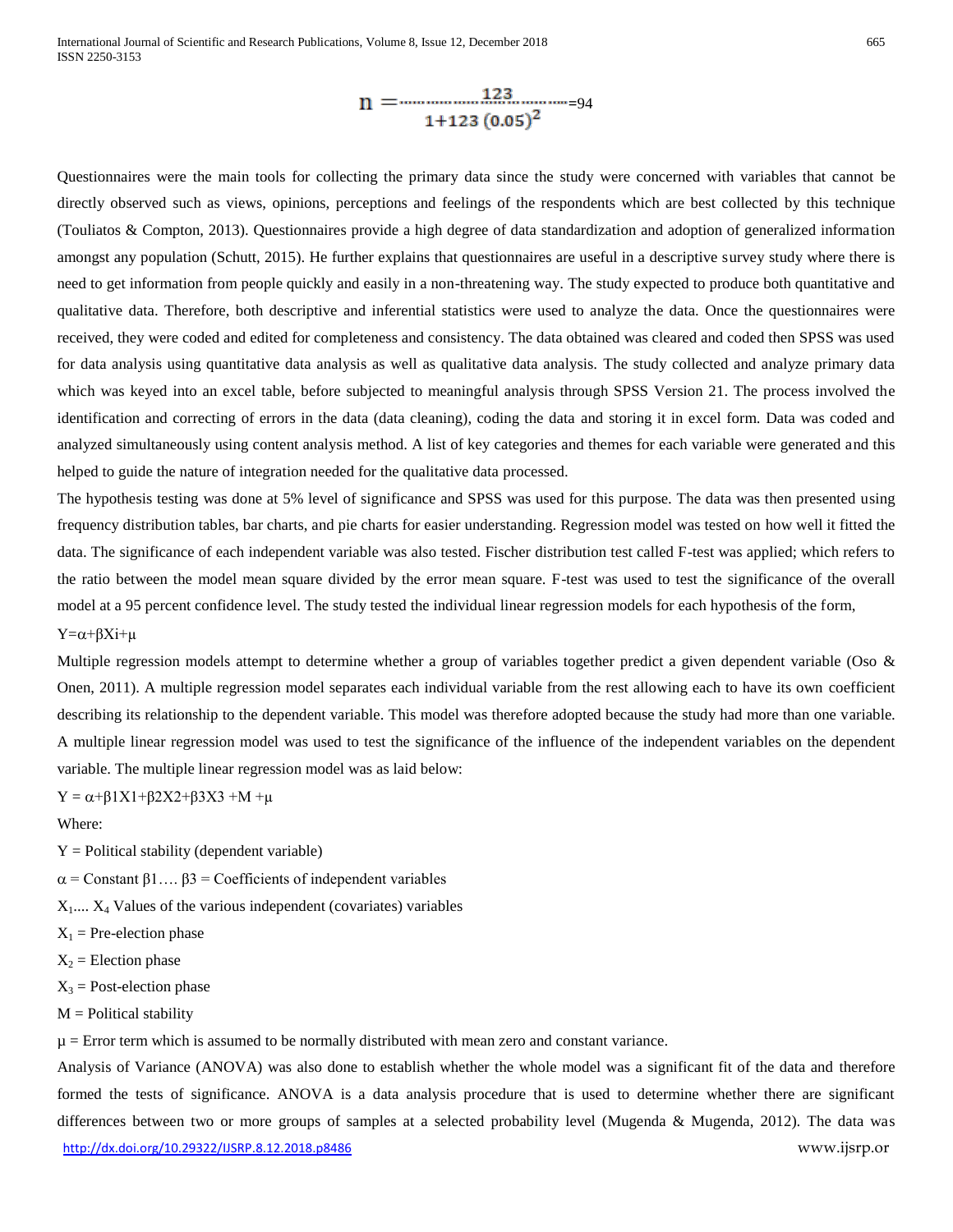presented using distribution tables for easier understanding. The p-value for the F-statistic were applied in determining the robustness of the model. The conclusion was based on p-value where if the null hypothesis of the beta was rejected then the overall model was significant and if null hypothesis was accepted the overall model was insignificant. In other words, if the p-value was less than 0.05 then it was concluded that the model was significant and had good predictors of the dependent variable and that the results were not based on chance. If the p-value was greater than 0.05 then the model was not significant and was not used to explain the variations in the dependent variable.

#### **4.0 Multiple Regression Analysis**

In interpreting the results of multiple regression analysis, the R squared was used to check how well the model fitted the data. Therefore, it is interesting to know if the independent variables (Pre-election phase processes, Election phase processes, Post-election phase processes) relate to the dependent (political stability). According to Brooks (2011) and Gujarat (2011), hierarchical regression analysis is a statistical procedure of computing regression results of a study where a researcher determines the order of entry of the variables (both predictor and outcome variables). In this regression process, F-tests are used to compute the significance of each added variable (or set of variables) to the explanation reflected in  $\mathbb{R}^2$ .

This procedure is an alternative to comparing betas for purposes of assessing the importance of the independents. In more complex forms of hierarchical regression, the model may involve a series of intermediate variables which are dependents with respect to some other independents but are themselves independents with respect to the ultimate dependent. Hierarchical multiple regression may involve a series of regressions for each intermediate as well as for the ultimate dependent. According to Gujarat (2011) use of hierarchical regression has two key advantages, namely; it has less capitalization on chance and; a researcher is assured that hierarchical regression results such as  $R^2$  are easily interpretable. The multiple regression analysis was consistent with previous studies like Kribat et al., (2013). The data collected was used to fit the proposed regression model;

Y= β o+ β 1X1+ β 2X2+ β3X3 +ε in determining the statistical significance of the three independent variables.

#### **Model of the study**

Table 1 shows the model summary of the political leadership in the East African Community States. The study findings indicated that the value of R was 0.884 and the values for R square were 0.781. The value of R which was 0.884 was an indication of a positive linear relationship between the independent variables and the dependent variable political stability in the East African Community States. The adjusted R square was an indication of the explanatory level of the independent variables towards establishing the relationship with the dependent variable which was 78.1%. This means that the three independent variables of the study could explain up to 78.1% of the political stability in the East African Community States. The difference of 21.9% of the political leadership can be said to be contributed to by other factors other than the study variables, Pre-election phase processes, Election phase processes, Postelection phase processes.

| <b>Table 1: Model Summary</b> |                     |                  |  |                                  |  |  |                                       |  |                                                                                                        |  |
|-------------------------------|---------------------|------------------|--|----------------------------------|--|--|---------------------------------------|--|--------------------------------------------------------------------------------------------------------|--|
| Model                         | R                   | R Square<br>.781 |  | <b>Adjusted R Square</b><br>.774 |  |  | Std. Error of the Estimate<br>.340598 |  |                                                                                                        |  |
|                               | $.884$ <sup>a</sup> |                  |  |                                  |  |  |                                       |  |                                                                                                        |  |
|                               |                     |                  |  |                                  |  |  |                                       |  | a. Predictors: (Constant), Pre-election phase processes, Election phase processes, Post-election phase |  |
|                               | processes.          |                  |  |                                  |  |  |                                       |  |                                                                                                        |  |

### **ANOVA for the Regression model of the study**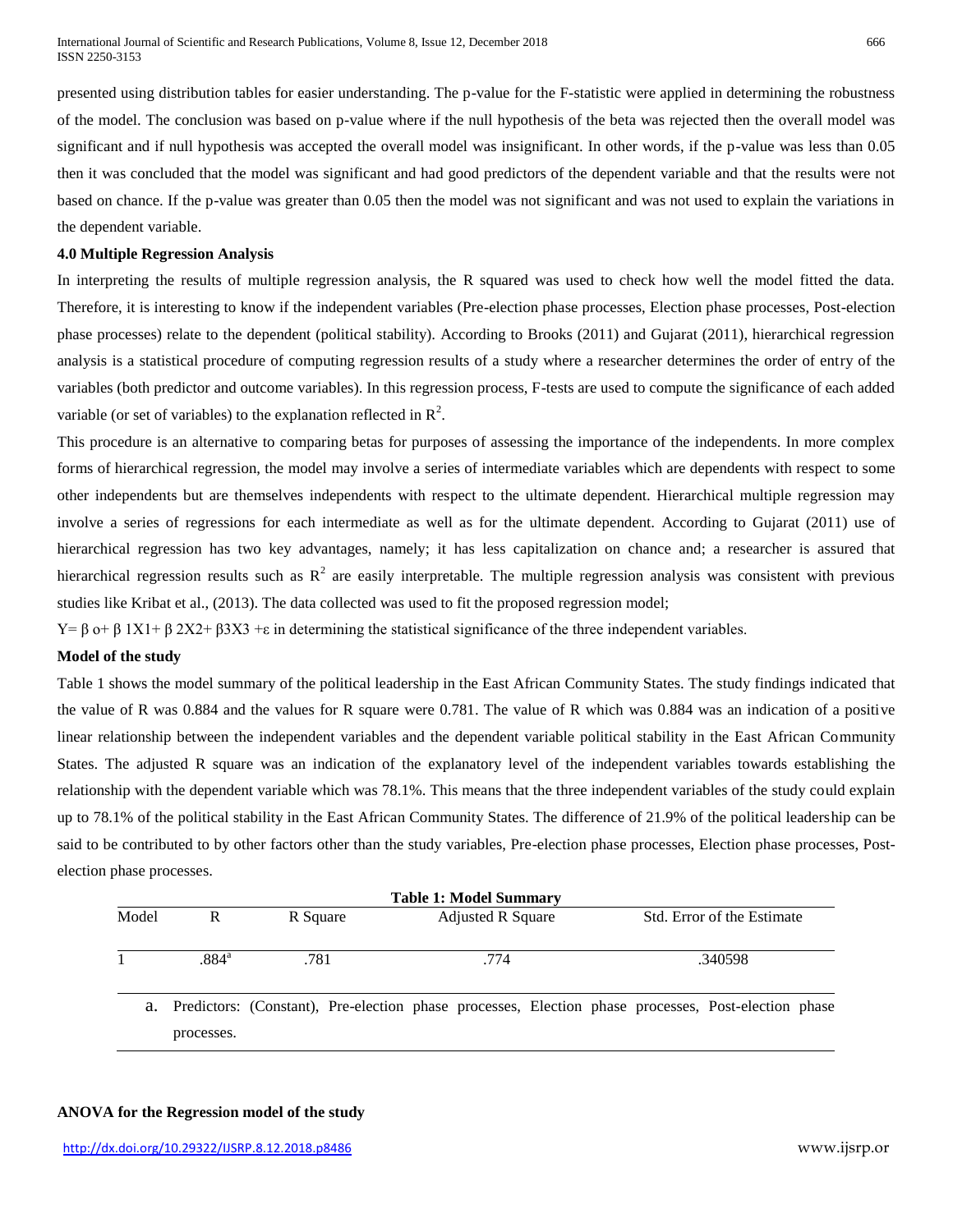Table 2 presents the results of the ANOVA for the regression model that was used in the study. The ANOVA indicated an F- value of 105.285 with a P-value of 0.000, which was less than 0.05. This was an indication that the coefficients fitted in the multiple regression were not equal to zero therefore the model was a good fit for the variables that were being tested.

| Model |            | Sum of Squares | df | Mean Square | F       | Sig.           |  |
|-------|------------|----------------|----|-------------|---------|----------------|--|
|       | Regression | 61.382         |    | 12.276      | 105.285 | $.000^{\circ}$ |  |
|       | Residual   | 17.169         | 52 | .116        |         |                |  |
|       | Total      | 78.551         | 55 |             |         |                |  |

#### **Table 2 ANOVA for the Regression model of the study**

a. Dependent Variable: Political stability

b. Predictors: (Constant), Pre-election phase processes, Election phase processes, Post-election phase processes.

# **Coefficients of the study model**

The constant term is 0.102 dependent variable when all the independent variables are equal to zero. The constant term has a p-value of 0.915 which is greater than 0.05. This implies that the constant term is insignificant. The multiple regression political leadership on political stability is thus an equation through the origin. If all the independent variables take on the values of zero, there would be zero political stability in East Africa states.

The t statistics helps in determining the relative importance of each variable in the model. As a guide regarding useful predictors, we look for t values well below -0.5 or above +0.5. In this case the significant variable level of the variables was as follows; election phase (0.000 less than P-value 0.05) followed by pre-election phase (0.021), and post-election phase (0.185), respectively

#### **Table 3: Coefficients of the study model**

| <b>Model</b>                         |      |                   | <b>Standardized</b>                          |       | Sig. |
|--------------------------------------|------|-------------------|----------------------------------------------|-------|------|
|                                      |      |                   | <b>Coefficients</b>                          |       |      |
|                                      | B    | <b>Std. Error</b> | <b>Beta</b>                                  |       |      |
| (Constant)                           | .102 | .946              |                                              | .108  | .915 |
| Pre-election phase processes $(X1)$  | .116 | .009              | .444                                         | 1.815 | .021 |
| Election phase processes $(X2)$      | .182 | .050              | 1.231                                        | 3.616 | .000 |
| Post-election phase processes $(X3)$ | .204 | .240              | .230                                         | .850  | .185 |
|                                      |      |                   | <b>Unstandardized</b><br><b>Coefficients</b> |       |      |

## **5.1 Conclusion**

The objective was to find out the moderating effect of political leadership in electoral processes and political stability in East Africa Community States. The research findings are as presented in chapter four and the following summaries are made in light of the objectives of the study. The following are major key findings of the study. The Study observed that twenty two percent of the beneficiaries the among the respondents claimed that The EAC law and regulation on elections and political leadership are effective.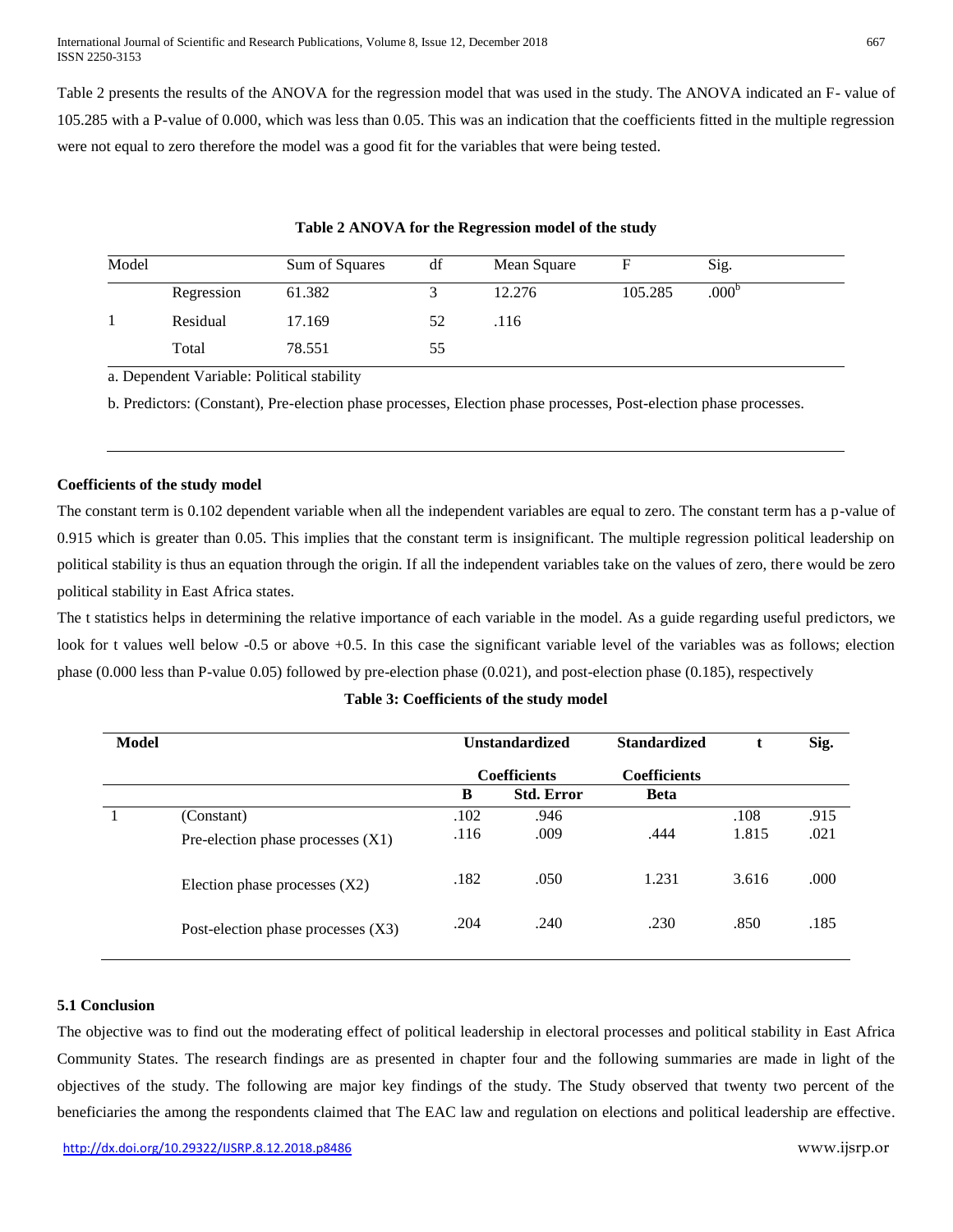Respondents outlined various electoral raw in utilization of these phases they included; electoral raw, political environment on violence and intimidation, voter's education, funding camping and electoral administration among others. Findings show that most of the respondents were involved in decision making in election phases processes, majority of 52% of the respondents reported to be involved in election phase processes, more than 50% of the respondent were involved to a moderate use of state resources on election phases processes while 40% agreed being involved election phases processes on election disputes. On the other hand, 20% of the respondents agreed to be involved in monitoring and evaluation of election phases. However, most of the key informants noted that participating beneficiaries were not adequately involved in decision making process as most of the international observer reported that Majority of East Africa community (91%) acknowledged that east Africa community state maintain stability on election date.

These conclusions are; resource identification and utilization form the election phases of are successful program. The utilization of these law must directly affect the immediate Moderating Role of Political Leadership and monitoring of election phases. It can therefore be concluded that respondents in the study utilized East Africa Community States in activities that directly and positively impacted on moderating role. Activities like election administration; electioneering engineering, use of state resources, election date election law. It can further be concluded that decision making process of program was not adequately inclusive as observe.

#### **5.2 Recommendations**

From the conclusions drawn, the researcher made a number of recommendations which are briefly discussed below;

Recommendation for improvement can be drawn from the study conclusions; Role of political leadership was reported to be persistent in the study area, the government should consider extending the law branch to the rest of the East Africa Community state through screening, supporting of law moderation groups locked out by stringent East Africa Community state program approval procedures in order to ensure that most people are reached out in the program. This will not only expand the coverage but increase the number of people in pre-election phase. The stakeholders should ensure decision making is inclusive in order to capture the needs of the beneficiaries for posterity of the program.

To enhance this, stakeholders should adopt an open-door approach that is decision making process. Research into issues in the program should be embraced in order to beef up on decision making process. To mitigate misappropriation, diversion and siphoning of East Africa Community state pre-election phases the stakeholder should do regular audit on the use of election law. They should further carry out monitoring and evaluation in order to ensure that monies were used for the intended projects. The government should sponsor frequent leadership conferences, seminars and workshops for leaders in order to fully polish their leadership in project management as well as group management skills.

# **6.0 REFERENCES**

Ayanda A., & Odunayo B. (2015) Comparative Study of Presidential Elections in Nigeria Global. *Journal of Human Social Sciences: F Political Science.* Acemoglu, D. and Robinson, J. (2010). *Why Did the West Extend the Franchise?* Democracy, Inequality, and Growth in Historical Perspective, Quarterly Journal of Economics 115, 1167–1199. Acemoglu, D. and Robinson, J., (2016). *Economic Backwardness in Political Perspective,* American Political Science Review 100, 115–131. Ades, A.and Di Tella, R. (2009). *Rents, Competition, and Corruption*, American Economic Review 89, 982–983. Aila. F & Ombok, B. (2015). Validating Measures in Business Research: Practical Implications. *International Journal of Science and Engineering.* 1(9), 11-19. Ake,C. (2005). *Socio Political Approaches and Policies for Sustainable Development in*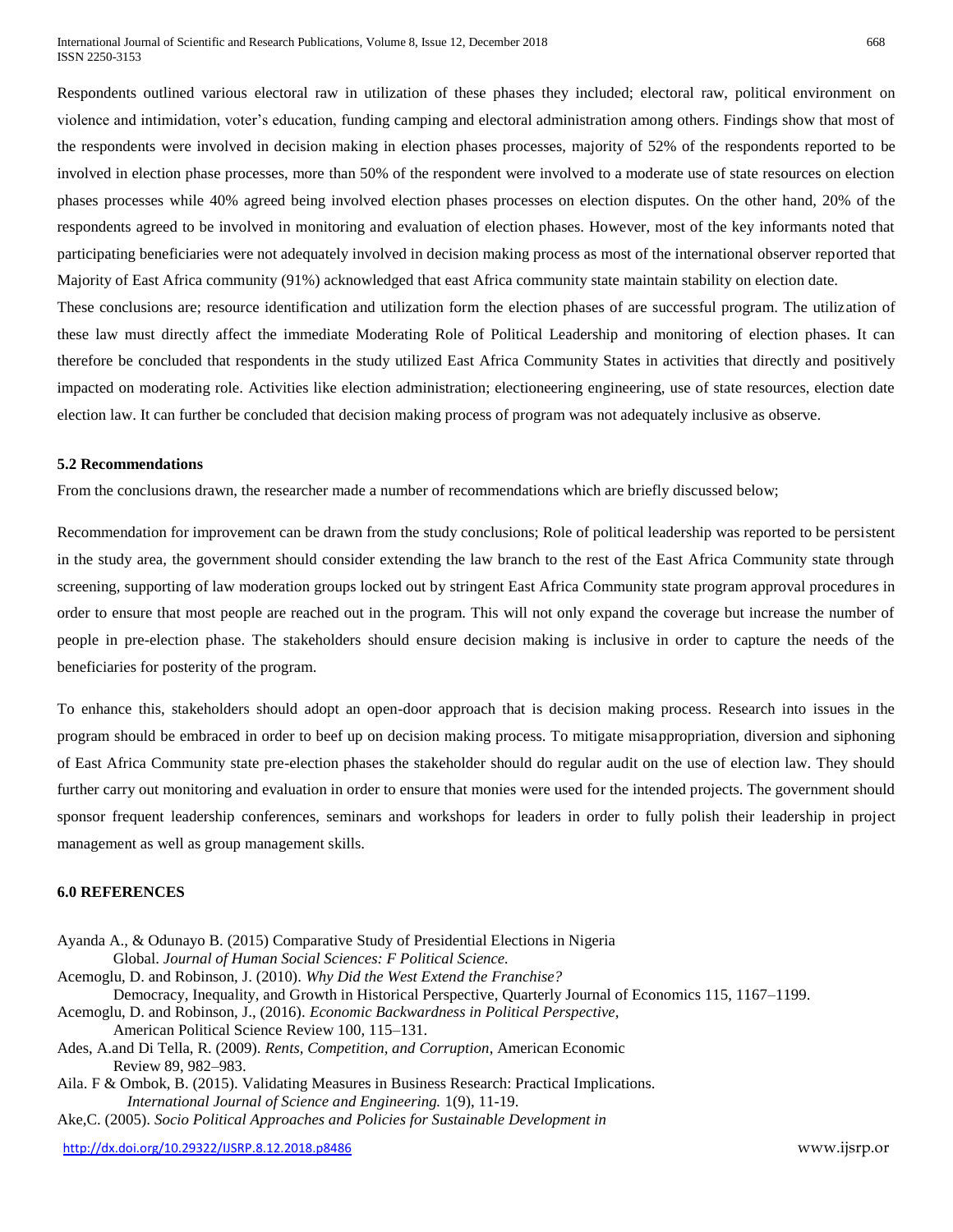*Africa.* A paper delivered at the Annual Meeting Symposium of the African Development Banks, Abuja.

- Albertyn, C, Hassim, S and Meintjes S. (2012). *Women's participation in electoral*
- *processes*: South Africa in global perspective, in EISA op cit, pp 17-26.
- Aubyn, F. and Abdallah, M. (2013). Sustaining Peace and Stability: Appraising the Role
- of the National Election Security Task Force in the 2012 Elections. *Journal of African Elections, Vol. 12, No. 2, 132-153.* Baets, W. (2011). *Leadership and Public Governance*: Complexity, uncertainty and
- Bass, B. M. & Bass, R. (2008). Handbook of leadership theory, research and application. *New York: Free Press*
- Bekoe, D. (2010). *Trends in Electoral Violence in Sub-Saharan Africa, Washington, D.C*.: United States Institute of Peace (USIP).
- Benoit, K. (2014) '*Models of Electoral System Change'*, Electoral Studies 23(3): 363–389.
- Birch, S. (2010). Patterns of Electoral Malpractice. Working Paper No.4. Project on Malpractice in New and Semi‐Democracies. University of Essex.
- Blais, A., Massicotte, L., (2010). Electoral systems. In: LeDuc, L, Niemi, R.G., Norris, P. (Eds.), Comparing Democracies: Elections and Voting in Global Perspective. Laurence LeDuc, Sage, Thousand Oaks, CA, p. 49-82.
- Blau, D & Adrian, B. (2008). Electoral Reform in the UK: A Veto-Player Analysis. In André Blais (ed.). To Keep or To Change First Past the Post? The Politics of Electoral Reform. Oxford: Oxford University Press, p. 61-89.
- Blomme, R. J., Kodden, B. & Suffolk, A. B. (2015). Leadership theories and the concept of work engagement: Creating a conceptual framework for management implications and research. *Journal of management and organizational behaviors, 21 (2), 125-144.*
- Boix, C. and Milan, S. (2009). *Non - tyrannical Autocracies*. Paper presented at the UCLA Comparative Politics Seminar.
- Booth, D. (2011). Governance for development in Africa: building on what works.
- Bratton, M. (2010) 'Anchoring the "D-Word" in Africa', Journal of Democracy, 21, 4, p. 108.
- Bratton, M. (2008), *Vote Buying and Violence in Nigerian Election Campaigns, in*: Electoral Studies, 27, 621-632.
- Brooks, C. (2011). *Introductory Econometrics for Finance*. 2nd Ed). Cambridge: Cambridge University Press,
- Bryman, A. (2011). *Social Research Methods*. New York: Oxford Publishers
- Bryman, A., & Bell, E. (2009). *Business Research Methods*. Oxford: Oxford University Press.
- Burns, J. M. (2008). Leadership. New York, NY: Harper & Row.
- Burns, R, A., & Burns, R. (2012). *Business Research Methods and Statistics using SPSS*. London: Sage Publications Ltd
- Chang, E. (2008). *Electoral Incentives and Budgetary Spending: Rethinking the Role of Political.*  New York, NY: Harper & Row.
- Cheeseman, N. (2014*). Democracy in Africa*: Successes, Failures, and the Struggle for Political Reform. Cambridge University Press.
- Clionadh, R. Roudabeh. K, McKnight. J & James.M. (2016). *Armed conflict location and event data set country report on Burundi crisis* p.1-5
- Cooper, D. & Schindler, P. (2011). *Business Research Methods*. New York: McGraw Hill.
- Cronbach, L.J. (1990). *Essentials of Psychological Testing*, 5<sup>th</sup> Ed. New York.
- Cyert, R. M., & March, J. G. (2013). *A behavioral theory of the firm*. NJ: Englewood Cliffs.
- Dailon, R. (2011). *Statistical Design and Analysis of Experiments for Development Research*, Iowa: Brown publishing.
- Damania, R. and Bulte, E. (2013). Resources for Sale: Corruption, Democracy and the Natural Resource Curse, Mimeo, University of Adelaide. *Democratization* 13(4): 584‐604.
- Davis, J. S. (2011). *Challenging governance theory*: From network to hegemony. New
- Denhardt, J. V, & Denhardt, R. B. (2003). *The new public service: Serving, not steering*.
- Diamond, L. (2009). Developing Democracy Toward Consolidation. Baltimore: Johns distribution. *Journal of Modern African Studies, 41(3),* 339-370*.*
- EISA, (2012). *Pre-Election Assessment Mission to Ghana*: Report, unpublished.
- Election Commission of India (2014), *Proposed Electoral Reforms, New Delhi*: Nirwachan Sadan.
- Election Commission of India (2009), *Model Code of Conduct for the Guidance of Political Parties and Candidates*. New Delhi Nirwachan Sadan.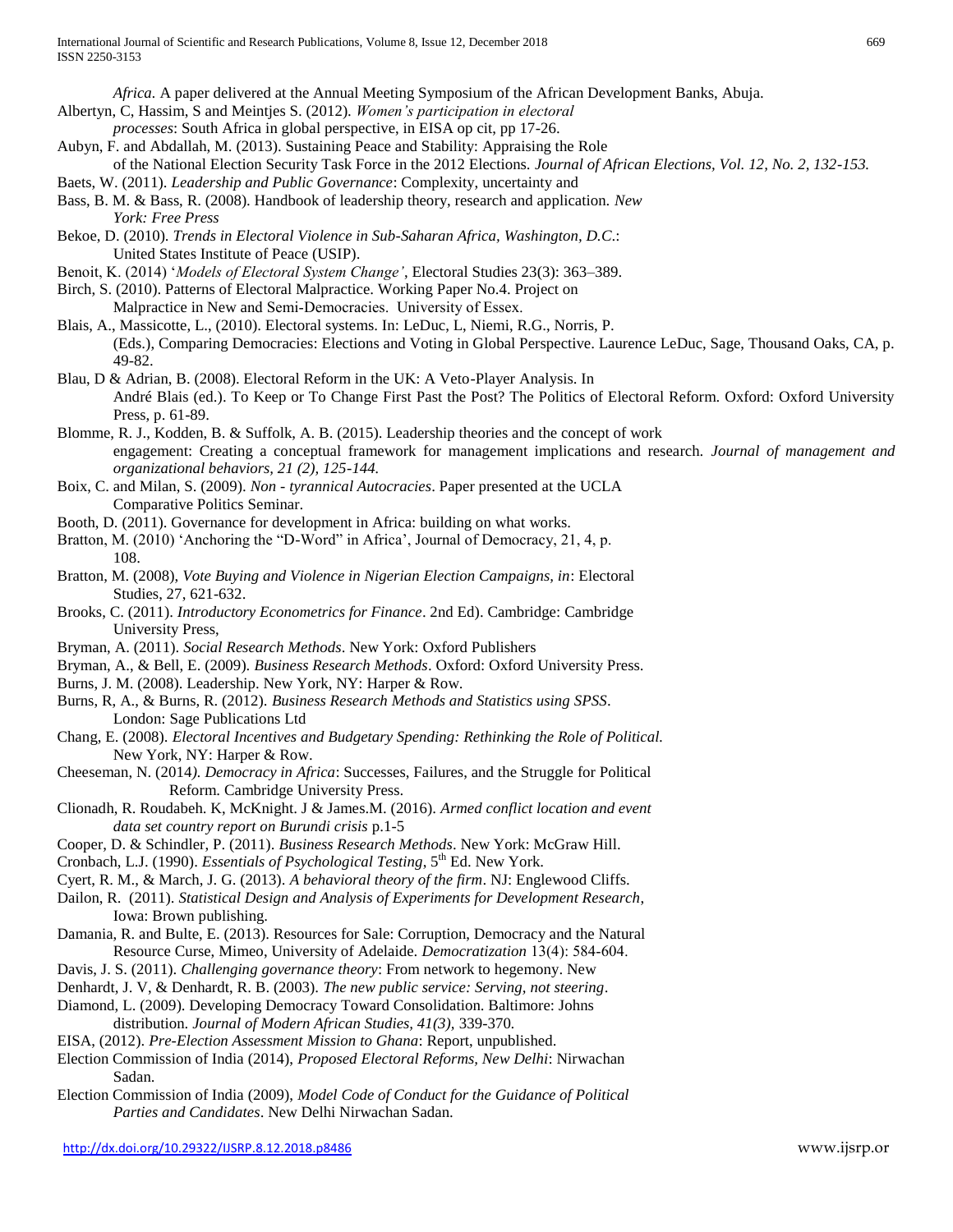| Election Expenses Act, (2010), [www] http://www.parliament.go.tz/Polis/PAMS/Docs/6-                                  |
|----------------------------------------------------------------------------------------------------------------------|
| 2010.pdf [PDF document, opens new window] (accessed 24 May 2016).                                                    |
| Elections in Burundi, (2015). Moment of Truth Crisis Group Africa Report N°224, 17 April.                            |
| European Union Election Observation Mission (2015). Final Report of the 2015 General                                 |
| Elections in the United Republic of Tanzania. Pages 1-10.                                                            |
| Fearon, J. D., & Laitin, D. D. (2013). Ethnicity, insurgency, and civil war. American Political                      |
| Science Review, 97(1), 75-90.                                                                                        |
| Frantz, E. and Geddes, B., (2013). 'Latin America's authoritarian drift: The threat from the                         |
| populist left', Journal of Democracy, 24/3 pp. 18-32                                                                 |
| Freeman, R. E. (2010). Strategic Management: A Stakeholder Approach. Cambridge University                            |
| Press, New York.                                                                                                     |
| Fox J, Shotts KW (2009). <i>Delegates or trustees</i> ? A theory of political accountability. J. Polit.              |
| $71(4):1225-37$                                                                                                      |
| Gastil, J. (2014). A definition and illustration of democratic leadership. Human Relations, 47, pp                   |
| 504-521.                                                                                                             |
| Ghauri, P. Gronhaug, K. (2010). Research Methods in Business Studies: A Practical                                    |
| Gill, M. S. (2009). Electoral Systems in India. Available at                                                         |
| http://eci.nic.in/eci_main/eci_publications/books/miscell/ESI-III.pdf.Last viewed on 27th October 2016.              |
| Global Peace Index, (2015). Institute of Economics and Peace.                                                        |
| Grofman, B, S. Bowler, and Blais, A. (2009). Duverger's Law of Plurality Voting: The Logic of                        |
| Party Competition in Canada, India, the United Kingdom and the United States. New York: Springer.                    |
| Gujarat, D. N. (2011). Basic Econometrics, (6th Ed.). Boston. The McGraw-Hill Companies.                             |
| IFES, (2015). Residential Elections Act 2000.www.ulii.org.Retrieved 2016-02-08.                                      |
| Instrumental variables approach. Journal of Political Economy, 112(4).725-753.                                       |
| International Institute for Democracy and Electoral Assistance (International IDEA) (2017). The                      |
| Global State of Democracy2017: Exploring Democracy's Resilience (Stockholm: International IDEA, 2017),               |
| IPU, (2015). Electoral system. International Conflict Resolution No. 2. Washington, DC:                              |
| National Academy Press.                                                                                              |
| Judge, T. A., & Piccolo, R. F. (2014). Transformational and transactional leadership: Ameta-                         |
| analystic test of their relative validity. Journal of Applied Psychology, 8 (5), 755 -768.                           |
| Kadima, D and Matlosa, K (2009) The Roles of Regional Organizations in Elections in Africa                           |
|                                                                                                                      |
| Kapur AC (2009). Principles of Political Science New Delhi: S Chand.                                                 |
| Kathurima, M. (2011). The Kenya Electoral system. ALRAESA Workshop on Model Electoral                                |
| Laws Swakopmund, Namibia, 26-27July 2011                                                                             |
| Katz, R.S. (2015). Why are there so many (or so few) electoral reforms? In: Michael Gallagher                        |
| and Vcx                                                                                                              |
| Khamisi, J. (2011). The politics of betrayal: Diary of a Kenyan Legislator. USA: Trafford                            |
| Publishing. Leiden: Koninklijke Brill NV.                                                                            |
| Kilonzo, S. (2009). "Ethnic Minorities Wedged Up in Post-Election Violence in Kenya: A                               |
| Lesson for African Governments." Critical Arts: A South-North Journal of Cultural & Media Studies 23, no. 2 245-251. |
| Kombo, D. K., & Tromp, D. L. (2011). Proposal and Thesis Writing; An Introduction. Nairobi:                          |
| Paulines Publications Africa.                                                                                        |
| Kothari, C.R. (2011). Research Methodology; Methods and Techniques. New Delhi: New Age                               |
| International Publishers.                                                                                            |
| Kothari, C.R. (2004). Research Methodology: Methods and Techniques, NewDelhi: New age                                |
| International, Pp.31-52                                                                                              |
| Kribat, M., Burton, B., & Crawford, L. (2013). Evidence on the nature, extend and determinants                       |
| of disclosures in Libyan banks' annual reports. Journal of Accounting in Emerging Economies, 3(2), 88-114.           |
| Kura BY (2014). Clientale Democracy: Political Party Funding and Candidate Selection in                              |
| Nigeria. African Journal of Political Science and International Relations.                                           |
| Lamin, Abdul Rahaman (2011), West Africa in Context: Elections and Challenges of Democratic                          |
| Governance, in: Journal of African Elections, 10, 2.                                                                 |
| Lavrakas, P. J. (2013). Encyclopedia of Survey Research Methods. (Volume 1). Thousand Oaks,                          |
| CA: Sage Publications.                                                                                               |
| Lindberg, S. I. (2010). What Accountability Pressures Do MPs in Africa Face and How Do they                          |
| respond?<br>Evidence<br>from<br>Ghana.<br>$48(1)$ ,<br>117-142.<br>Journal<br>Modern<br>African<br>Studies,<br>of    |
| http://dx.doi.org/10.1017/S0022278X09990243                                                                          |
|                                                                                                                      |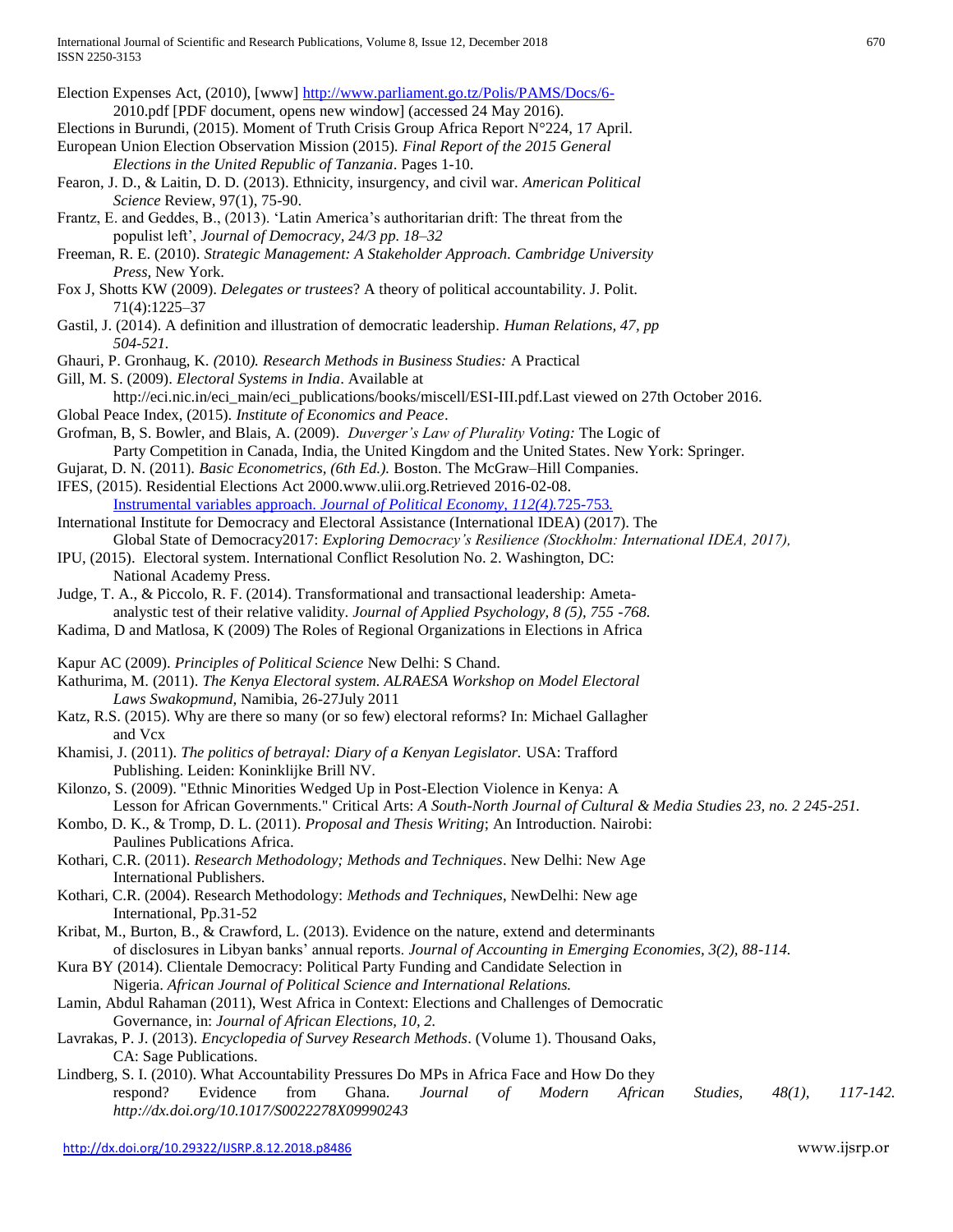Likert, R. (1832). *A Technique for measurement of attitudes. Archives of Psychology* No. 40.

Lindberg, S. (2010). *Some evidence on the demand side of private‐public goods provision by* 

*MPs*.

- Lwaitama, A. (2012). *Political Parties and Citizens' Participation in* EAC Integration*. Synthesis of the Findings Drawn from Five Country Studies*. In Youth, Democracy and Legal Reform Processes: Articles from FES Political Handbooks 2013, 2012.
- Marshall, C., & Rossman, G.B. (2010). *Designing qualitative research*. New York: Sage Publications
- Matlosa, K & Sello, N, '*Political parties and democratization in Lesotho'*, EISA Research Report No. 23, (Johannesburg: EISA, 2005), p. 24.
- Mbaku JM (2010). *Bureaucratic and Political Corruption in Africa:* The Public Choice Perspective Malabar: Kreiger Publishing.
- McGowan, P. J. (2014). *African military coups d'etat, 1956–2001*: Frequency, trends and
- McQuail, D. (2015). *McQuail's Mass Communication Theory*, Sage Publication, London.
- Michael Krennerich (2012). Germany: *The Original Mixed Member Proportional System*. [http://www.idea.int/esd/upload/germany.pdf.](http://www.idea.int/esd/upload/germany.pdf)
- Miller,M.L .(1986). *Reliability and Validity in Qualitative Research*. Beverly Hills: sage Publication.
- Mudde, C., (2013). 'The 2012 Stein Rokkan Lecture. Three decades of populist radical right parties in Western Europe: So, what?', *European Journal of Political Research, 52/1, pp. 1–19*
- Mudde, C. and Kaltwasser, C. R., (2013). 'Populism', in M. Freeden and M. Stears (eds), Oxford *Handbook of Political Ideologies (Oxford: Oxford University Press*)
- Mugenda, O. M., & Mugenda, A. G. (2008). *Research methods: Quantitative and qualitative approaches*. Nairobi-Kenya: Acts Press.
- Mugenda, O.M., & Mugenda, A.G. (2013). *Research methods*. Nairobi: McMillan Publishers.
- Muhula, R. (2009). *Horizontal Inequalities and Ethno-regional politics in Kenya*. Kenya Studies Review: 1(1) 85-105.
- Munday, J. (2009). *Introducing translation studies*: Theories and applications. New York: Routledge
- Mukandala, R. & Killian, B. (2004). *Political Cooperation in East Africa*, in S.S.
- Mutua Kioko.P. (2010). *A Study on the Post-Election Violence in Kenya, an International Law Perspective* Ph.D thesis p.20-30
- Mwangola, M. S. (2013). *Leaders of tomorrow*? The youth and democratization in Kenya in Kenya: the struggle for democracy. London and New York: ZED books
- National Electoral Commission, (2010). Electoral Code of Conduct for the Presidential, Parliamentary and Councilors. Elections.
- National Electoral Commission, (2010). *Guidelines for local and international Election observers.*
- Ngari, C. (2017). *Relationship between Workplace Chronemic Culture and Employee Performance among Service State Corporations in Kenya*.
- Ngowi, H. P. (2009). Economic development and change in Tanzania since independence: The political leadership factors. *African Journal of Political Science and International Relations, 3(4), 259-267.*
- Nicole. S and Monroe, E. (2009). *Media, Elections and Political Violence in Eastern Africa: Towards a Comparative Framework*. University of Oxford Center for Global Communication Studies, Annenberg School for Communication.p1-25
- Norman, S. King (2013). African development bailout: Striking a balance between religion, peace and tranquility. *International Journal Social Science Research. Vol.2 (5), 55-65*
- Norris. P, (2006). Revisiting the theories of the state first developed by Marx, Engels and especially Lenin in his work. The State and Revolution.
- Norris, P. (2002). Democratic Phoenix: Reinventing Political Activism. Cambridge: Cambridge University Press. Oaks, CA: Sage Publications, Inc.
- Obazee G (2014) *The Effects of Corruption on the Inflow of Foreign Direct Investment into Ten Sub-Saharan African Countries:* Using Ghana and Nigeria as Discussion Points PhD Thesis submitted to the Faculty of Wilmington University
- Obi, C. (2008), International Election Observer Missions and the Promotion of Democracy: *Some Lessons from Nigeria's 2007 Elections, in: Politikon, 35, 1, 69-86.*
- Odhiambo, F. (2009) The 2007 General Elections in Kenya: Electoral Laws and Processes.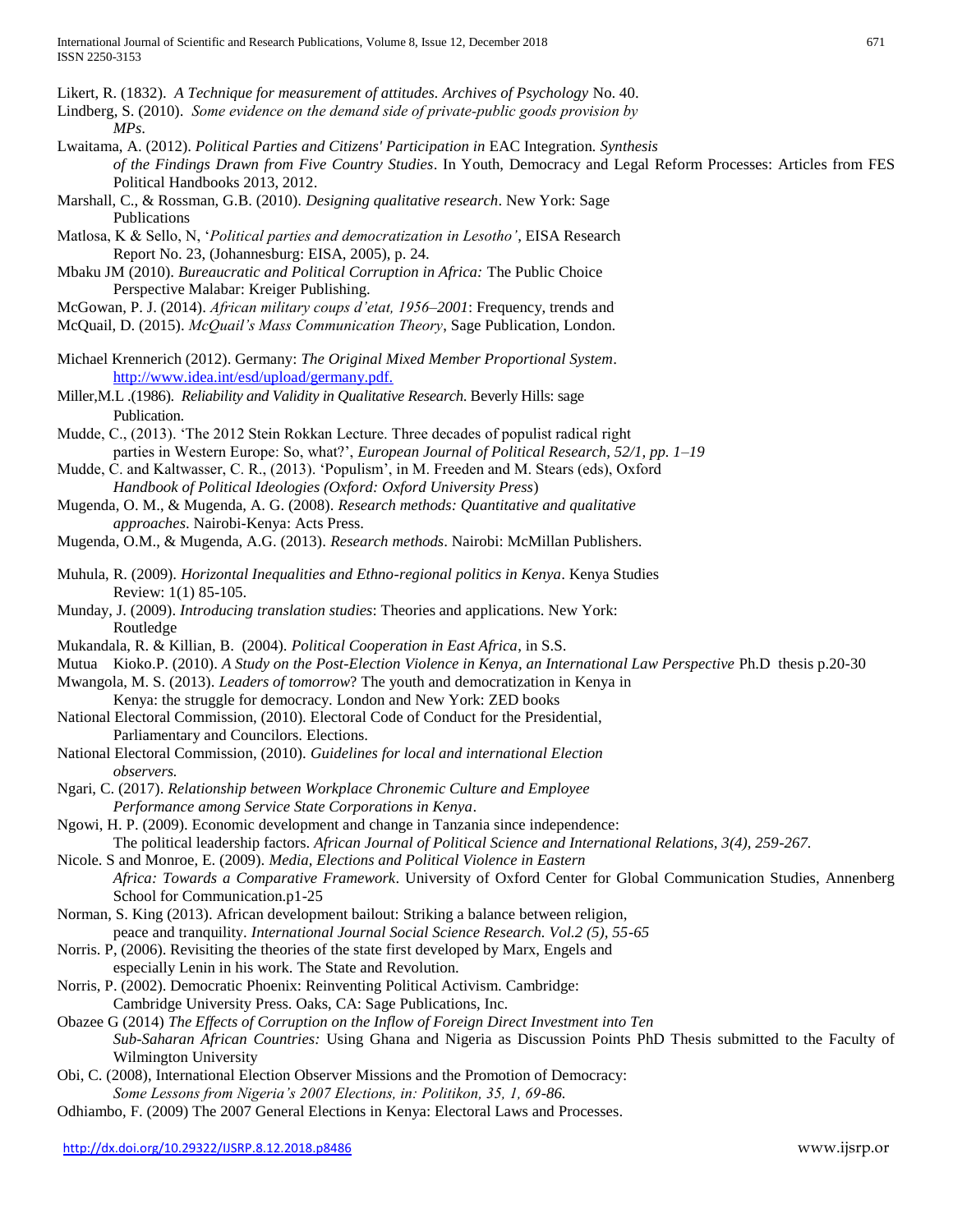Ogbeidi, M. M. (2012). Political leadership and corruption in Nigeria since 1960: A socioeconomic analysis. *Journal of Nigerian Studies, 1(2), 1-25*.

*Journal of African Elections 7 (2), pp.113-123*

<http://dx.doi.org/10.29322/IJSRP.8.12.2018.p8486> www.ijsrp.or Olorunmola A (2016). *Cost of Politics in Nigeria Westminster Foundation for Democracy* Olopade, D. (2014). *The bright continent and making change in modern Africa*. London: Duckworth overlook Omilusi M, Adu AOP (2016). Party Politics and Democratic Governance in Nigeria: Historical Perspective, *International Journal of Multidisciplinary Academic Research Organization for Economic Countries and Development (OECD) Publication.* Oyedele, O. A. (2012). The challenges of infrastructure development in democratic governance. *Constructive Economics and Management,1(6119), 1-15.* Retrieved from www.fig.net/TSOIC Oso, W. & Onen, D. (2011). *A General Guide to Writing Research Proposal and Report*; Handbook for Beginning Researchers. Nairobi: Jomo Kenyatta Foundation. Parliamentary Education Office, (2009). Fact sheets for students [http://www.](http://www/) peo.gov.au/students/fss/index.html. Patton, M. Q. (2009). Qualitative evaluation and research methods (3rd ed.). Thousand Pawell, Ponzio, Richard. (2011). *Democratic peacebuilding: aiding Afghanistan and other fragile states*. Oxford; New York: Oxford University Press. Reno, William (2011). *Warfare in independent Africa. Cambridge;* New York: Cambridge University Press. Resnick, D. and Casale, D. (2011). *The Political Participation of Africa's Youth. Turnout, Partisanship, and Protest.* Working Paper No. 2011/56. Helsinki: UNU-WIDER. Reynolds A & Carey J.M. (2012), 'Getting elections wrong'*, Journal of Democracy*, 23, 1, 2012. Reynolds, A. (2009) *Electoral systems choices for South Africa beyond 1999*, in EISA (ed) Electoral Systems. Robert*,* Henry M*.;* et al*. (*2011). *Robert's Rules* of *Order Newly Revised* (*11th ed*.). *Philadelphia*, *PA*: *Da Capo Press*. *pp*. *438*–*446*. Rotberg, R. (2012). *Transformative Political Leadership: Making a Difference in the Developing World.* Chicago and London: University of Chicago Press. Royston, J. P. (2012). *An extension of Shapiro and Wilk's W test for normality to large samples*. Applied Statistics, 115-124. Saboe, K. N., Taing, M. U., Way, J. O., & Johnson. R. E. (2015). Examining the unique mediators that underlie the effect of different dimensions of transformational leadership. *Journal of leadership and organizational studies, 22 (2), 175 -186.* Saunders, M., Lewis, P., & Thornhill, A. (2009). *Research methods for business students*. (5th Ed.). London: Prentice Hall. Schutt, R.K. (2015). *Investigating the Social World*: The Process and Practice of Research. London: Sage Publications Sekaran, U. & Bougie, R. (2011). *Research Methods for Business*: A Skill Building Approach. Delhi: Aggarwal printing press, Shri Mohan Singh, M.P. (2011). *The constitution Amendment Bill.* As introduced in the Rajya Sabha on  $5<sup>th</sup>$ August 2011. P.2. Shriberg, D. & Shriberg, A. (2011). *Practicing leadership: Principles and applications*. 4th (Ed.). U.S.A: Thompson digital. Shugart, M.S. (2005) '*Comparative electoral systems research: the maturation of a field and new challenges ahead', in M. Gallagher and P. Mitchell (eds.)* The Politics of Electoral Systems, Oxford: Oxford University Press, 25–56. Smith, D. (2011). The re-demarcation and reapportionment of parliamentary constituencies in Ghana. *CDD-Ghana Briefing Papers, 10(2), 1-12.* Smith, E. R., & Conrey, F. R. (2010). Mental representations are states, not things: Implications for implicit and explicit measurement. In B. Wittenbrink & N. Schwarz (Eds.), *Implicitmeasures of attitudes (pp. 247-264). New York: Guilford Press* Stokes SC (2013). Clientelism in Oxford Handbooks Online the Centre for Public Policy Alternatives (CPPA) Presidential Election Outcome: *Analyses and Implications, Transparency International Report.* Suhas P. (2012). *Elections in India Prestige deriving from practice*. Institute for Research and Debate on Governance. Paris: Charles Léopold Mayer Publishing House.